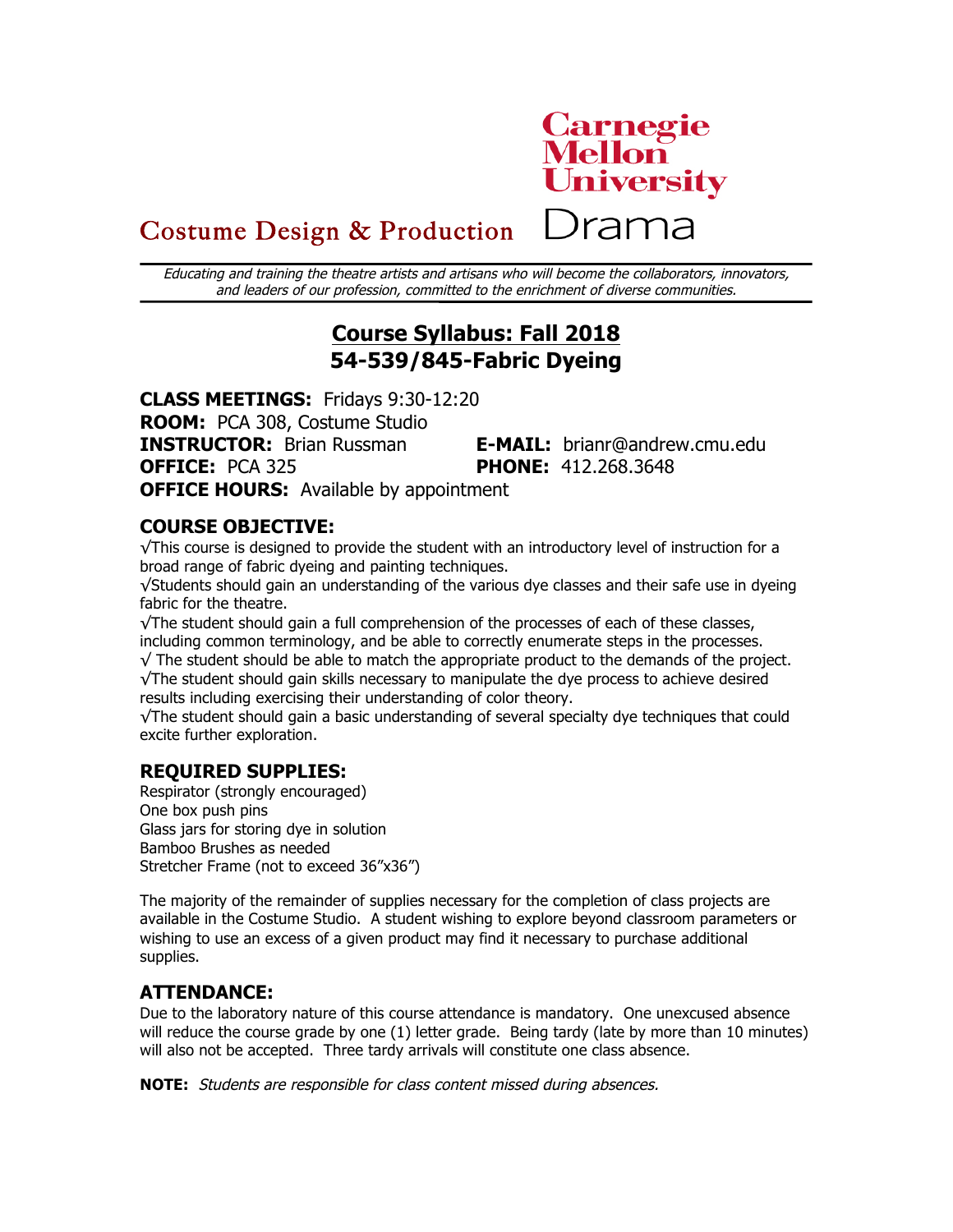## **PROJECTS**:

There will be a total of 11 (eleven) projects in this class. Each project will be worth 30 points toward a semester total of 330 points. Degree of difficulty will enter into consideration when points are awarded.

THE LOWEST GRADE FROM PROJECTS 1-6 WILL BE REMOVED FROM SEMESTER TOTAL

| Project #1:             | <b>Union Dyes</b>  |                                                             |
|-------------------------|--------------------|-------------------------------------------------------------|
| Project $#2$ and $#3$ : |                    | Fiber Reactive / Direct Dyes                                |
|                         |                    | Project #4, #5 and #6: Acid / Disperse / Metal Complex Dyes |
| Project #7:             | Ombré              |                                                             |
| Project #8:             | Shibori            |                                                             |
| Project #9:             | <b>Color Match</b> |                                                             |
| Project #10:            | <b>Brocade</b>     |                                                             |
| Project #11:            | Silk Painting      |                                                             |
|                         |                    |                                                             |

## **NO LATE WORK WILL BE ACCEPTED WITHOUT DISCUSSION PRIOR TO DUE DATE!**

- **An extension must be requested at least 24 hours in advance.**
- **When an extension is granted, said extension is assumed to mean one calendar week unless other arrangements have been made.**

## **GRADING:**

Each class project will be evaluated on three criteria: Mastery of Concepts, Application of Skills, and Quality of Work. The student is expected to show development in all areas as the class progresses. It will be more difficult to attain project points as the semester progresses.

Projects will be evaluated on a 30-point system for a semester total of 330 points. The 30 project points are broken down as follows:

| Mastery of Concepts:   | 10 Points |
|------------------------|-----------|
| Application of Skills: | 10 Points |
| Quality of Work:       | 10 Points |

- Mastery of Concepts measures a student's comprehension of and ability to explain course content
- Application of Skills is representative of a student's ability to apply course concepts
- *Quality of Work* measures the student's work against professional standards

**\*\*\*NOTE:** A clean workroom is an essential part of dye etiquette. Dye room cleanliness will be considered during grading. IF the dye room is a mess and said mess can be attributed to  $you$ , your project grade will be docked. IF the dye room is a mess and said mess cannot be attributed, each member of the class will receive a reduced grade for the weekly project.

#### **Evaluation Matrix**

| <b>Score</b> | <b>Mastery of Concepts</b>                                                                         | <b>Application of Skills</b>                                                                                 | <b>Quality of Work</b>                                                                             |
|--------------|----------------------------------------------------------------------------------------------------|--------------------------------------------------------------------------------------------------------------|----------------------------------------------------------------------------------------------------|
| 10           | Exceeds class presentation<br>and materials. Explains and<br>contextualizes concepts for<br>peers. | Consistently properly selects<br>and applies skills and debugs<br>skills for others.                         | Workmanship is at a level on<br>par with the work produced<br>by professionals in this<br>industry |
| q            | Easily synthesizes and explains<br>concepts in relation to topics<br>and applications.             | Consistently applies proper skills<br>without mistakes and recognizes<br>errors in work when<br>encountered. | Workmanship is consistently<br>of a high enough standard to<br>be considered professional.         |
| 8            | Correctly explains course<br>concepts with minimal<br>mistakes.                                    | Usually applies proper skills with<br>minimal errors in work. Skills<br>need finesse.                        | Workmanship overall can be<br>considered neat and<br>presentable.                                  |
|              | Usually explains course<br>concepts with occasional<br>errors.                                     | Usually selects and applies the<br>proper skills and makes only<br>occasional mistakes. Skills need<br>work. | Shows potential for<br>professional level<br>workmanship through specific<br>examples.             |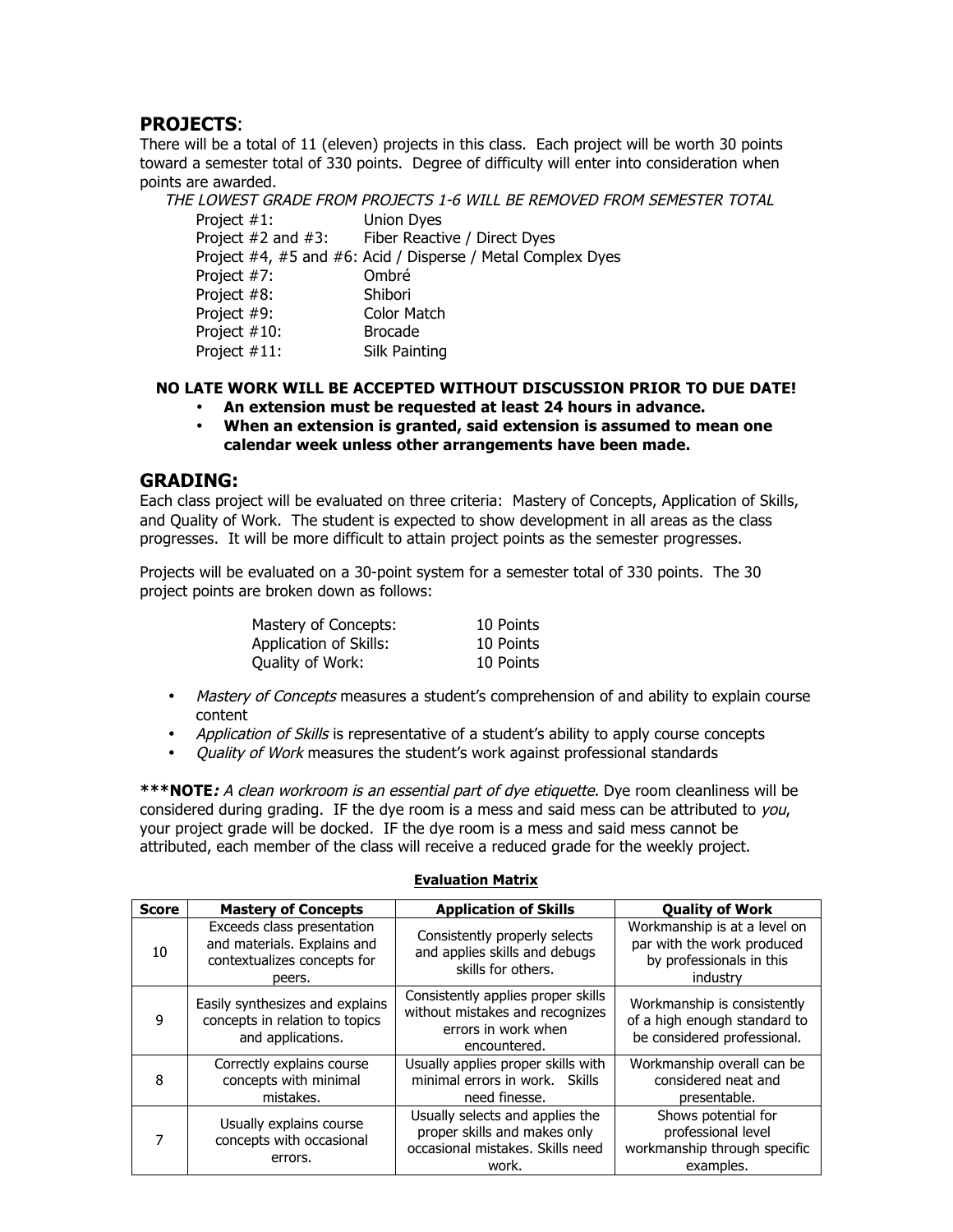Although not listed, scores of less than 7 may be assigned when appropriate in the view of the instructor. Reasons for these scores may be based on (but are not limited to) poor attitude, tardiness, absence, disregard to safety and shop procedures, undisciplined or unprofessional behavior, game play or sabotage of work, or frequent required reinforcement of concepts or procedures.

**A verbal evaluation of the semester may be done at semester reviews. Any student feeling they are not receiving adequate feedback and wanting a private evaluation may make an appointment to receive one at any time during the semester.**

| <b>POINTS:</b> | <b>GRADE:</b> |
|----------------|---------------|
| $270 - 300$    | А             |
| $240 - 269$    | в             |
| $210 - 239$    | C             |
| $180 - 209$    | D             |
| 179 and Below  |               |

- A Exceptional work that consistently exceeds the standard expected. Student shows diligence, mastery of techniques, puts forth excellent effort and has a strong growth trajectory.
- B Good work that meets the standard expected of students. Work shows the application of techniques with good effort and growth.
- C Satisfactory work that minimally meets the standard expected but does little to go beyond. The work shows average application of techniques, minimal effort, and little growth.
- D Passing. Work markedly below the standard. Student shows minimum effort or below, lack of focus and inability to apply techniques. There is no growth.
- R Failing Grade Student shows sub-par mastery of technique, presents a negative attitude and required course work is missing.

**Grades in the School of Drama measure a student's progress toward mastery in their field. Expectations of progress are defined within each option and for each level of the curriculum. In addition, the School of Drama expects its students to maintain a "B" average in their major area.**

## **TAKE CARE OF YOURSELF**

Do your best to maintain a healthy lifestyle this semester by eating well, exercising, avoiding drugs and alcohol, getting enough sleep and taking some time to relax. This will help you to achieve your goals and cope with stress.

All of us benefit from support during times of struggle. You are not alone. There are many helpful resources available on campus and an important part of the college experience is learning how to ask for help. Asking for support sooner rather than later is often helpful.

If you or anyone you know experiences any academic stress, difficult life events, or feelings like anxiety or depression, we strongly encourage you to seek supports.

## **CaPS: 412-268-2922 Re:solve Crisis Network: 888-796-8266**

**If the situation is life threatening, call the police: On campus: CMU Police: 412-268-2323 Off Campus: 911**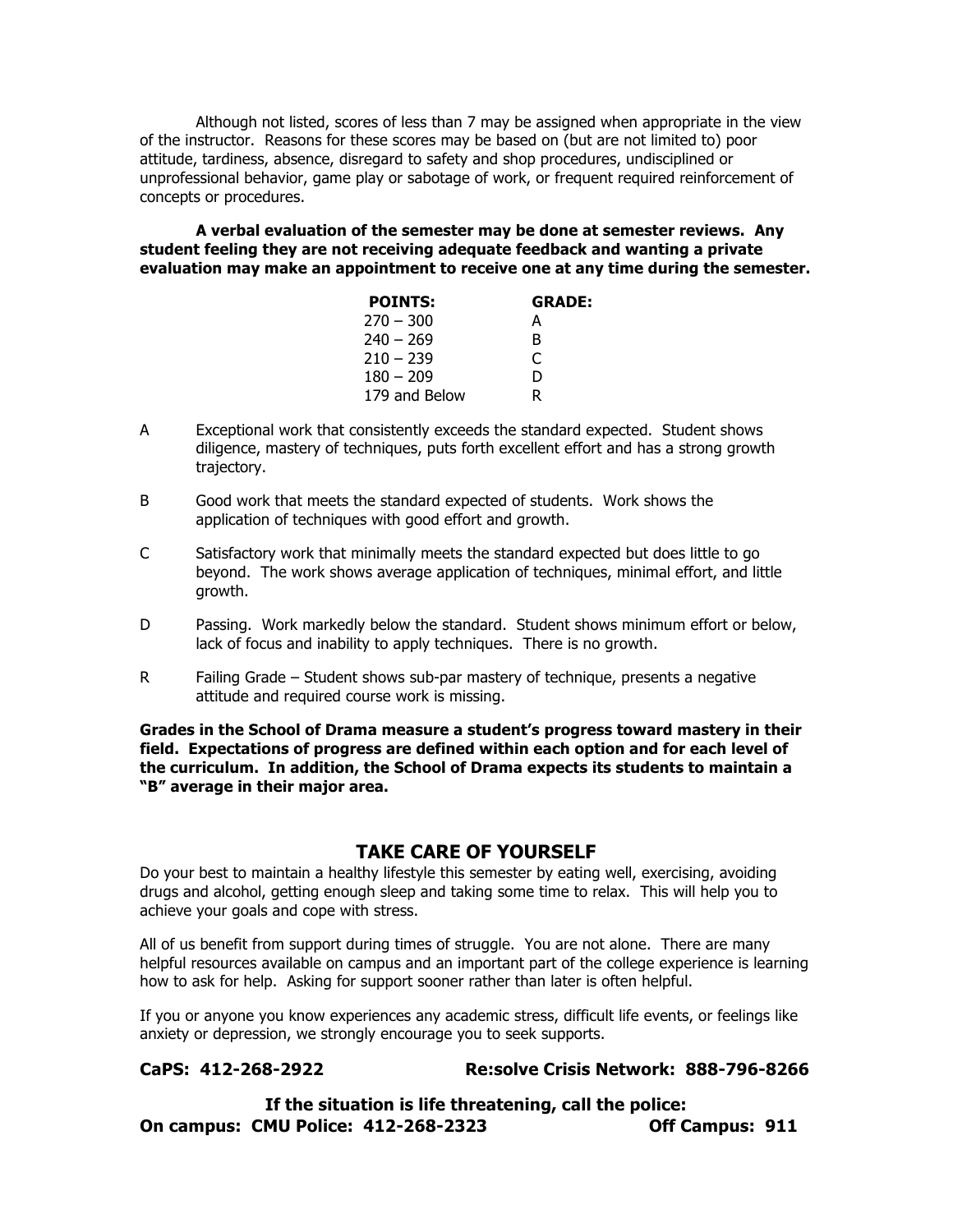## **COLLEGE OF FINE ARTS PROFESSIONAL AND COMMUNITY STANDARDS:**

As a condition of enrollment in the College of Fine Arts, we expect you to positively contribute to the community in order to fully engage in the intellectual life at CFA. Classrooms, studios, rehearsal and performance spaces, exhibition venues, and off-campus curricular destinations are safe spaces for expression and self-identification. Students are expected to treat everyone with respect, regardless of race, country of origin, gender identity and expression, sexual orientation, disability, physical appearance, age, religion, political affiliation, or marital status. Lack of respect and harassment includes offensive comments related to any protected personal characteristic, deliberate intimidation, sustained disruption or speech, inappropriate physical contact, and unwelcome sexual attention. Violations of this agreement are subject to a response to be determined by the Heads of School and Associate Deans.

#### **CLASS MEETINGS:**

#### **August 31, 2018:**

Introduction | Safe Use and Practices | Materials and Supplies | The Process

#### **September 7, 2018:**

The Process (continued) | Union Dyes ASSIGN PROJECT #1 (Union Dye)

#### **September 14, 2018:**

Fiber Reactive Dyes | Direct Dyes PROJECT #1 (Union Dye) DUE : Beginning of Class ASSIGN PROJECT #2 (Fiber Reactive) and #3 (Direct)

#### **September 21, 2018:**

Acid Dyes | Disperse Dyes | Metal Complex PROJECT #2 (Fiber Reactive) and #3 (Direct) DUE: Beginning of Class ASSIGN PROJECT #4 (Acid), #5 (Disperse) and #6 (Metal Complex)

#### **September 28, 2018:**

Ombré | Shibori | Mottle Dyeing | Discharge PROJECT #3 DUE: Beginning of Class ASSIGN PROJECT #7 (Ombré) ASSIGN PROJECT #8 (Shibori) ASSIGN PROJECT #9 (Color Match)

#### **October 5, 2018:**

PROJECT #4 (Acid), #5 (Disperse) and #6 (Metal Complex) DUE: Beginning of Class WORK DAY (Shibori)

#### **October 12, 2018:**

Disperse Printing PROJECT #7 (Ombré) DUE: Beginning of Class ASSIGN PROJECT #10 (Brocade)

#### **October 19, 2018:**

NO CLASSES: Mid-semester Break

#### **October 26, 2018:**

NO CLASSES: Carnegie Mellon University Presidential Inauguration